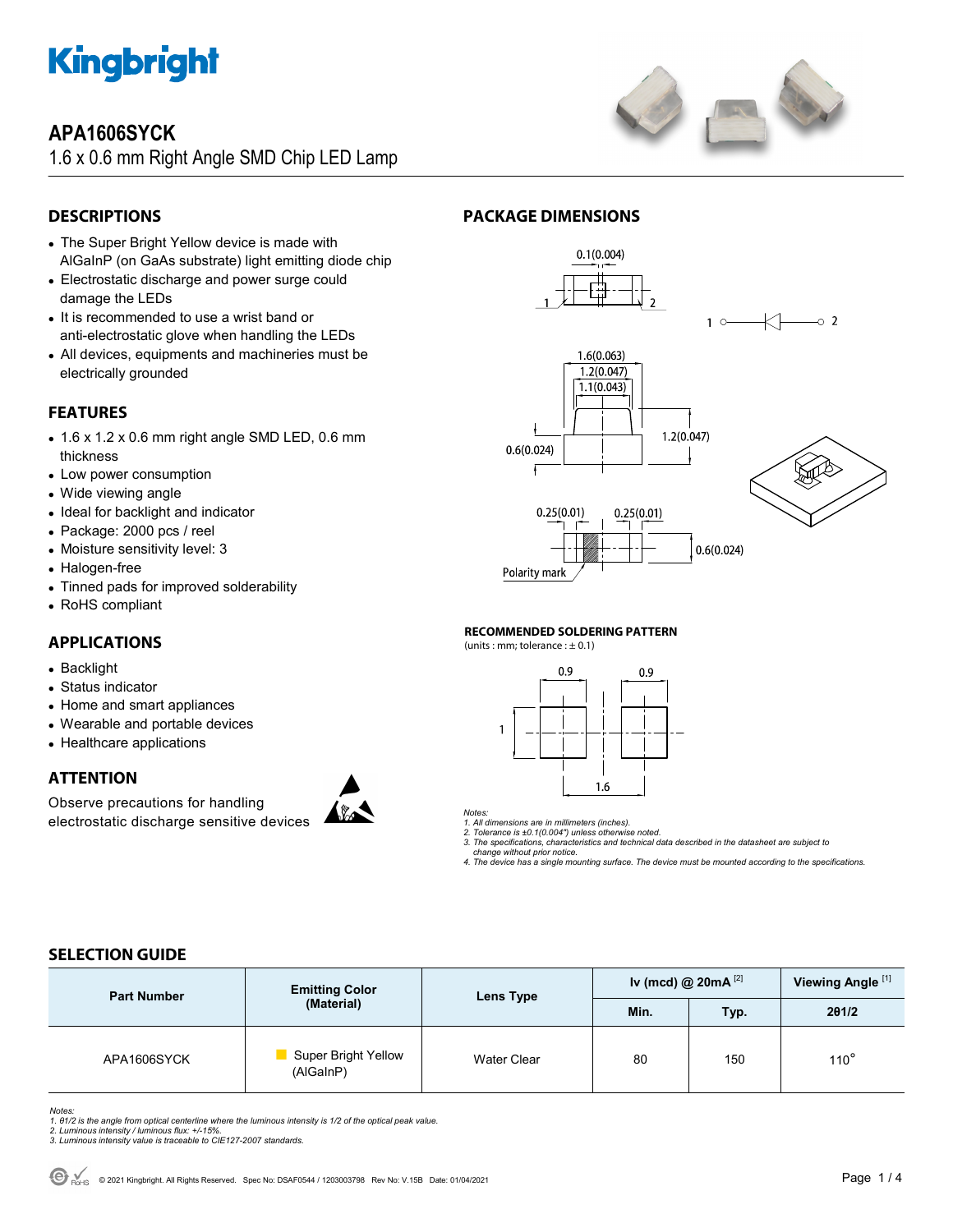# **Kingbright**

#### **ELECTRICAL / OPTICAL CHARACTERISTICS at T<sub>A</sub>=25°C**

| <b>Parameter</b>                                                                                                                |                            |                            | Value        |                          | <b>Unit</b>           |
|---------------------------------------------------------------------------------------------------------------------------------|----------------------------|----------------------------|--------------|--------------------------|-----------------------|
|                                                                                                                                 | Symbol                     | <b>Emitting Color</b>      | Typ.<br>Max. |                          |                       |
| Wavelength at Peak Emission $I_F$ = 20mA                                                                                        | $\lambda_{\rm peak}$       | Super Bright Yellow        | 590          |                          | nm                    |
| Dominant Wavelength $I_F = 20mA$                                                                                                | $\lambda_{\text{dom}}$ [1] | Super Bright Yellow        | 590          | $\overline{\phantom{a}}$ | nm                    |
| Spectral Bandwidth at 50% Φ REL MAX<br>$I_F = 20mA$                                                                             | Δλ                         | <b>Super Bright Yellow</b> | 20           | $\overline{\phantom{a}}$ | nm                    |
| Capacitance                                                                                                                     | С                          | Super Bright Yellow        | 20           |                          | pF                    |
| Forward Voltage $I_F$ = 20mA                                                                                                    | $V_F$ <sup>[2]</sup>       | Super Bright Yellow        | 2.0          | 2.5                      | $\vee$                |
| Reverse Current ( $V_R$ = 5V)                                                                                                   | l <sub>R</sub>             | Super Bright Yellow        |              | 10                       | μA                    |
| Temperature Coefficient of $\lambda_{\text{peak}}$<br>$I_F = 20mA$ , -10°C $\le T \le 85$ °C                                    | $TC_{\lambda peak}$        | <b>Super Bright Yellow</b> | 0.12         | $\overline{\phantom{0}}$ | $nm$ <sup>o</sup> $C$ |
| Temperature Coefficient of $\lambda_{\text{dom}}$<br>$I_F = 20 \text{mA}, -10^{\circ} \text{C} \leq T \leq 85^{\circ} \text{C}$ | $TC_{\lambda dom}$         | Super Bright Yellow        | 0.07         | $\overline{\phantom{a}}$ | $nm$ <sup>o</sup> $C$ |
| Temperature Coefficient of $V_F$<br>$I_F$ = 20mA, -10°C $\leq T \leq 85$ °C                                                     | $TC_V$                     | Super Bright Yellow        | $-1.9$       | $\overline{\phantom{a}}$ | $mV$ °C               |

*Notes:* 

*1. The dominant wavelength (*λ*d) above is the setup value of the sorting machine. (Tolerance* λ*d : ±1nm. )* 

2. Forward voltage: ±0.1V.<br>3. Wavelength value is traceable to CIE127-2007 standards.<br>4. Excess driving current and / or operating temperature higher than recommended conditions may result in severe light degradation or pr

### **ABSOLUTE MAXIMUM RATINGS at T<sub>A</sub>=25°C**

| Parameter                                    | Symbol                   | Value          | <b>Unit</b>    |
|----------------------------------------------|--------------------------|----------------|----------------|
| Power Dissipation                            | $P_D$                    | 75             | mW             |
| Reverse Voltage                              | $V_R$                    | 5              | $\vee$         |
| Junction Temperature                         | $T_j$                    | 115            | $^{\circ}C$    |
| <b>Operating Temperature</b>                 | $T_{op}$                 | $-40$ to $+85$ | $^{\circ}C$    |
| Storage Temperature                          | $T_{\text{stg}}$         | $-40$ to $+85$ | $^{\circ}C$    |
| DC Forward Current                           | ΙF                       | 30             | mA             |
| <b>Peak Forward Current</b>                  | $I_{FM}$ <sup>[1]</sup>  | 175            | mA             |
| Electrostatic Discharge Threshold (HBM)      | $\overline{\phantom{a}}$ | 3000           | $\vee$         |
| Thermal Resistance (Junction / Ambient)      | $R_{th}$ ja $^{[2]}$     | 780            | $^{\circ}$ C/W |
| Thermal Resistance (Junction / Solder point) | $R_{th}$ JS $^{[2]}$     | 660            | $^{\circ}$ C/W |

Notes:<br>1. 1/10 Duty Cycle, 0.1ms Pulse Width.<br>2. R<sub>th JA</sub> ,R<sub>th JS</sub> Results from mounting on PC board FR4 (pad size ≥ 16 mm<sup>2</sup> per pad).<br>3. Relative humidity levels maintained between 40% and 60% in production area are re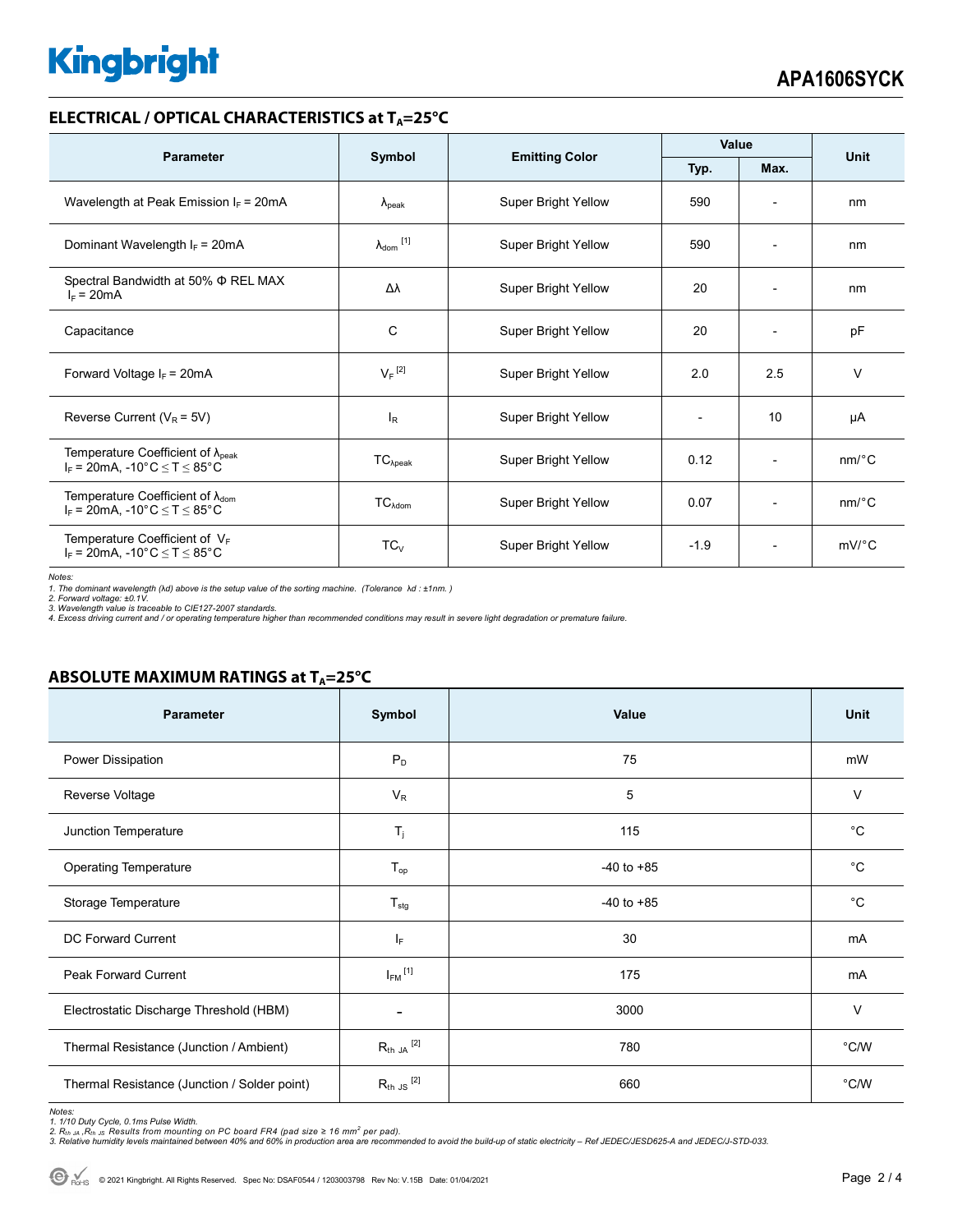# **Kingbright**

#### **TECHNICAL DATA**



#### **SPATIAL DISTRIBUTION**



#### **SUPER BRIGHT YELLOW**



#### **Forward Current Derating Curve Luminous Intensity vs.**  50 Permissible forward current (mA) Luminous intensity normalised at  $T_a = 25 °C$ Permissible forward current (mA) Luminous intensity normalised at 40 30 20 10 0 -40 -20 0 20 40 60 80 100 Ambient temperature (°C)

# **Ambient Temperature**



#### **REFLOW SOLDERING PROFILE for LEAD-FREE SMD PROCESS**



## **TAPE SPECIFICATIONS** (units : mm)



**REEL DIMENSION** (units : mm)



*Notes:* 

- *1. Don't cause stress to the LEDs while it is exposed to high temperature.*
- *2. The maximum number of reflow soldering passes is 2 times. 3. Reflow soldering is recommended. Other soldering methods are not recommended as they might*
- *cause damage to the product.*

© 2021 Kingbright. All Rights Reserved. Spec No: DSAF0544 / 1203003798 Rev No: V.15B Date: 01/04/2021Page 3 / 4